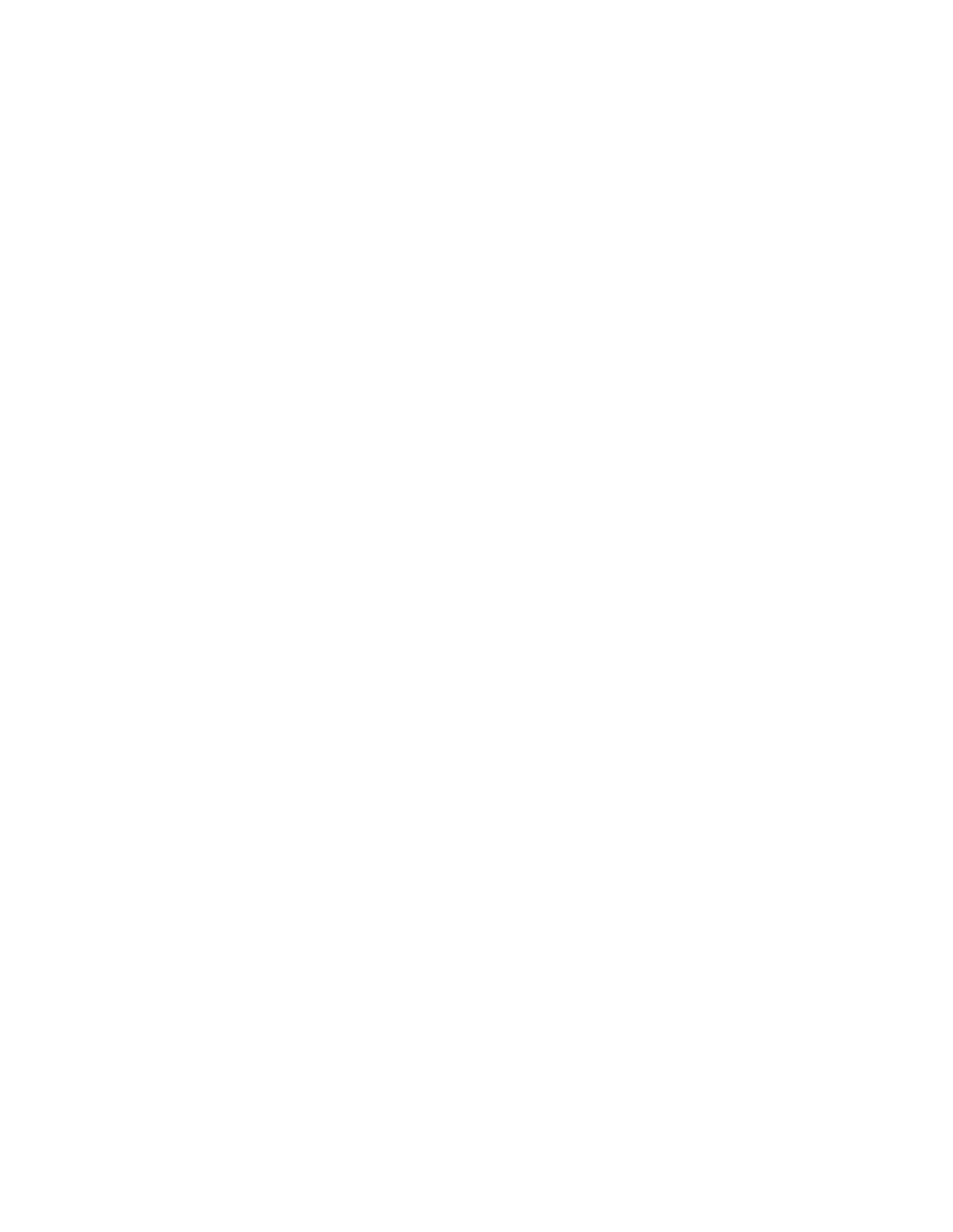### 22.01 **SHORT TITLE**

This ordinance shall be known and cited as the "Time Warner Cable, Cable Television Franchise Ordinance". Within this document, it shall also be referred to as "this Franchise" or "the Franchise".

### 22.02 **DEFINITIONS**

For purposes of this Franchise, the following terms, phrases, words and their derivations shall have the meaning given herein. When not inconsistent with the context, words used in the present tense include the future tense, words in the plural number include the singular number and words in the singular number include the plural number. The words "shall" and "will" are mandatory and "may" is permissive. Words not defined shall be given their common and ordinary meaning.

- A) "Basic Service" means that service tier which includes the retransmission of local television broadcast signals.
- B) "Cable Television System" or "System" means a facility consisting of a set of closed transmission paths associated signal generation, reception, and control equipment that is designed to provide Cable Services and which is provided to multiple subscribers within the Village. Such term does not include:
	- 1) A facility that serves only to retransmit the television signals of one (1) or more television broadcast stations;
	- 2) A facility that serves subscribers without using any public right-of-way;
	- 3) A facility of a common carrier which is subject, in whole or in part, to the provisions of Title II of the Communications Act of 1934, as amended, except that such facility shall be considered a cable system to the extent such facility is used in the retransmission of video programming directly to subscribers unless the extent of such use is solely to provide interactive on-demand services;
	- (4) An open video system that complies with section 653 of the Communications Act of 1934 as amended; or
	- 5) Any facilities of any electric utility used solely for operating its electric utility systems.
- C) "Cable Service" means

(1) the one-way transmission to subscribers of video programming (i.e., programming provided by, or generally comparable to programming provided by, a television broadcast station) and other programming; and

(2) subscriber interaction, if any, which is required for the selection or use of such video programming.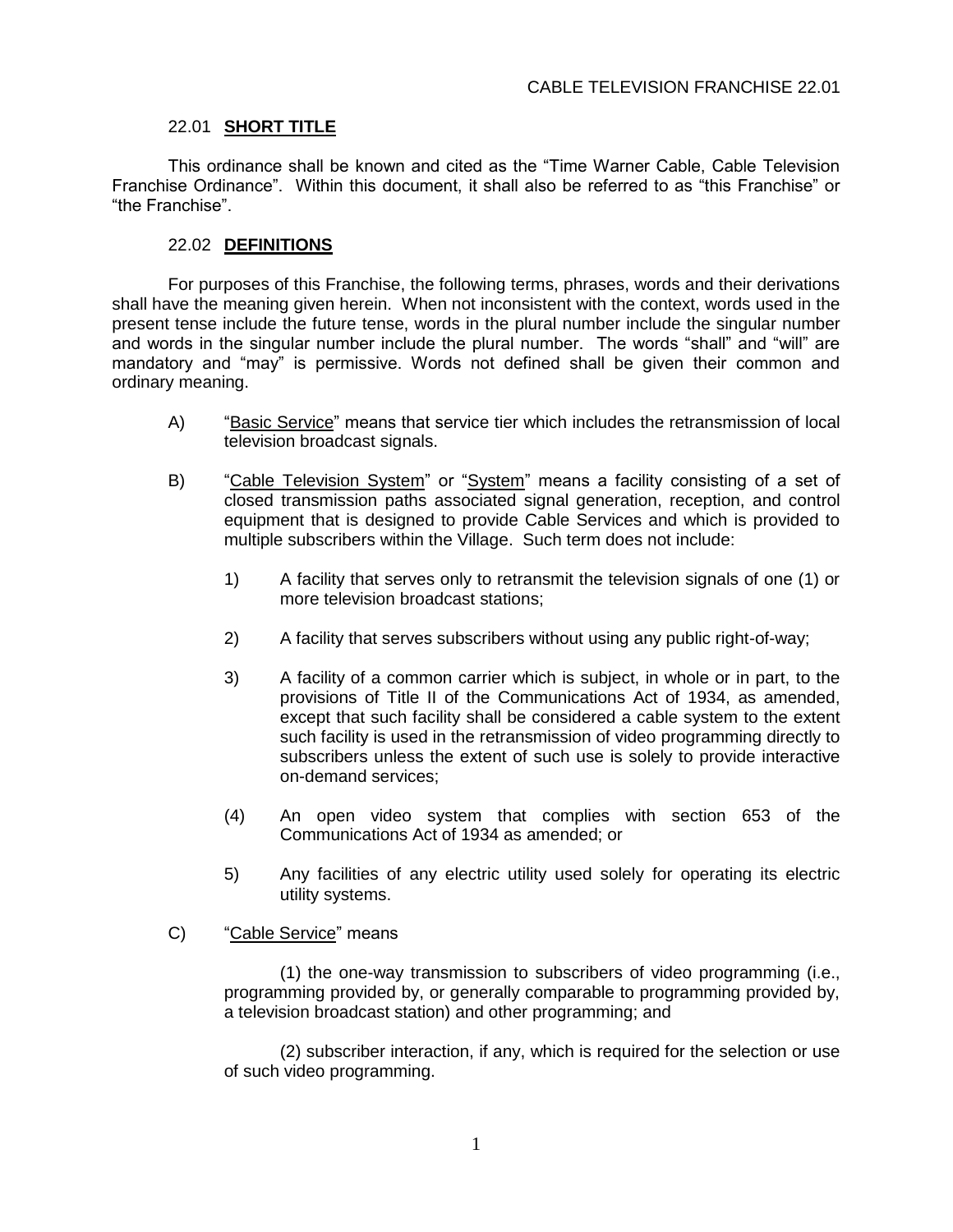- D) "Village" shall mean the Village of Valders, and any area annexed thereto from time to time.
- E) "FCC" means the Federal Communications commissions or any successor thereto, having jurisdiction over cable television.
- F) "Force Majeure" means a strike, acts of God, acts of public enemies, orders of any kind of a government of the United States of America or of the State or any of their departments, agencies, political subdivisions; riots, epidemics, landslides, lightning, earthquakes, fires, hurricanes, tornadoes, volcanic activity, storms, floods, washouts, droughts, civil disturbances, explosions, labor unrest, shortage of materials or supplies, partial or entire failure of utilities or any other cause or event not reasonably within the control of the disabled party.
- G) "Grantee" means Time Warner Entertainment Company LP, its agents, lawful successors, transferees or assignees.
- H) "Gross Revenue" means revenues derived from the operation of the cable system to provide cable services to customers in the Village by the Grantee. "Gross Revenues" is defined as the following cable service receipts: basic and standard subscriber monthly fees. The sum of these "Gross Revenues" shall be the basis for computing the franchise fee in accordance with Generally Accepted Accounting Principles "GAAP". Gross revenues shall not include (i) any taxes, (ii) late fees, or (iii) fees on services including the franchise fee, which are imposed upon Grantee or any subscriber or user by any governmental unit and collected by Grantee on behalf of said governmental unit.
- I) "Person" means any corporation, partnership, proprietorship or organization authorized to do business in the State or any natural person.
- J) "Public Property" means any real property other than a street owned by any governmental unit.
- K) "State" means the state of Wisconsin.
- L) "Street" means the surface of and the space above and below any street, road highway, freeway, lane, path, way, alley, court, sidewalk, boulevard, parkway, drive, or any public easement or right-of-way now or hereafter held by the Village including poles, wires, cables, conductors, ducts, confluents, vaults, manholes, amplifiers, appliances, attachments and other property as may be ordinarily necessary and pertinent to a System.
- (M) "Subscriber" means a member of the general public who legally receives broadcast programming distributed by a cable television system and does not further distribute it.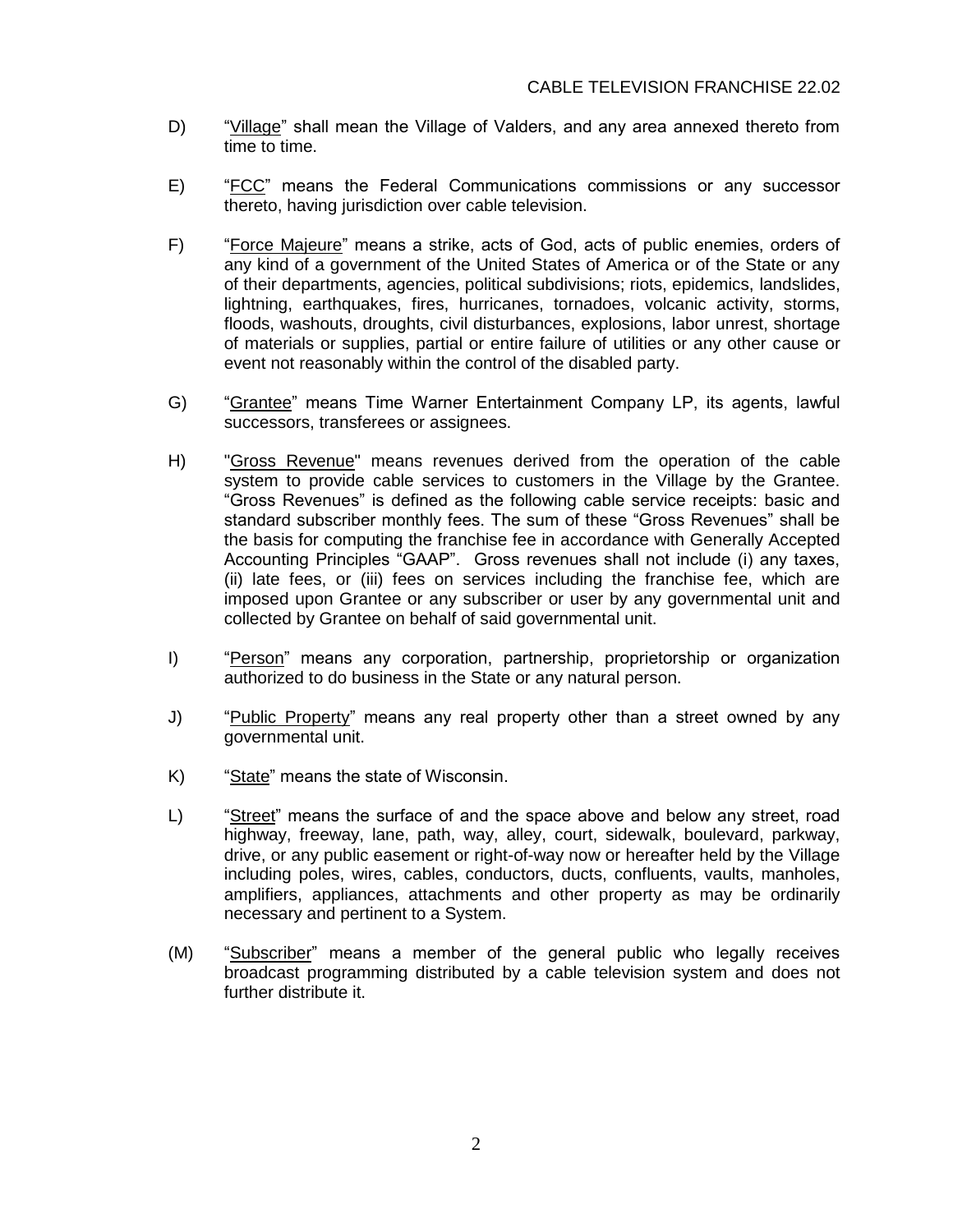# 22.03 **GRANT OF AUTHORITY**

For the purposes of constructing, operating and maintaining a System in the Village, Grantee may erect, install, construct, repair, replace, relocate, reconstruct and retain in, on, over, under, upon, across and along the Streets, including over public rights-of-way and through casements, within the Village such lines, cables, conductors, ducts, confluents, vaults, manholes, amplifiers, appliances, pedestals, attachments and other operating equipment as are necessary and pertinent to the operation of the System.

### 22.04 **COMPLIANCE WITH APPLICABLE LAWS AND ORDINANCES**

A) This Franchise is granted pursuant to the terms and conditions contained herein. Such terms and conditions shall be subordinate to all applicable provisions of state and federal laws, rules and regulations.

B) Grantee's rights are subject to the police powers of the Village to adopt and enforce ordinances of general applicability necessary to the health, safety and welfare of the public that are not otherwise inconsistent with the terms and conditions of this Franchise. Grantee shall comply with all generally applicable laws and ordinances enacted by the Village pursuant to that power.

### 22.05 **TERRITORIAL AREA INVOLVED**

This Franchise is granted for the territorial boundary of the Village.

#### 22.06 **FRANCHISE TERM**

This Franchise shall commence upon the effective date of this Ordinance 22 and shall expire fifteen vears thereafter on May  $1<sup>st</sup>$  unless renewed, revoked or terminated sooner as herein provided.

# 22.07 **FRANCHISE NON-EXCLUSIVE**

The Franchise granted herein is non-exclusive. The Village specifically reserves the right to grant, at any time, one or more additional franchises for a System in accordance with state and federal law; provided, however, no such future franchise shall be granted on terms more favorable or less burdensome than those contained herein.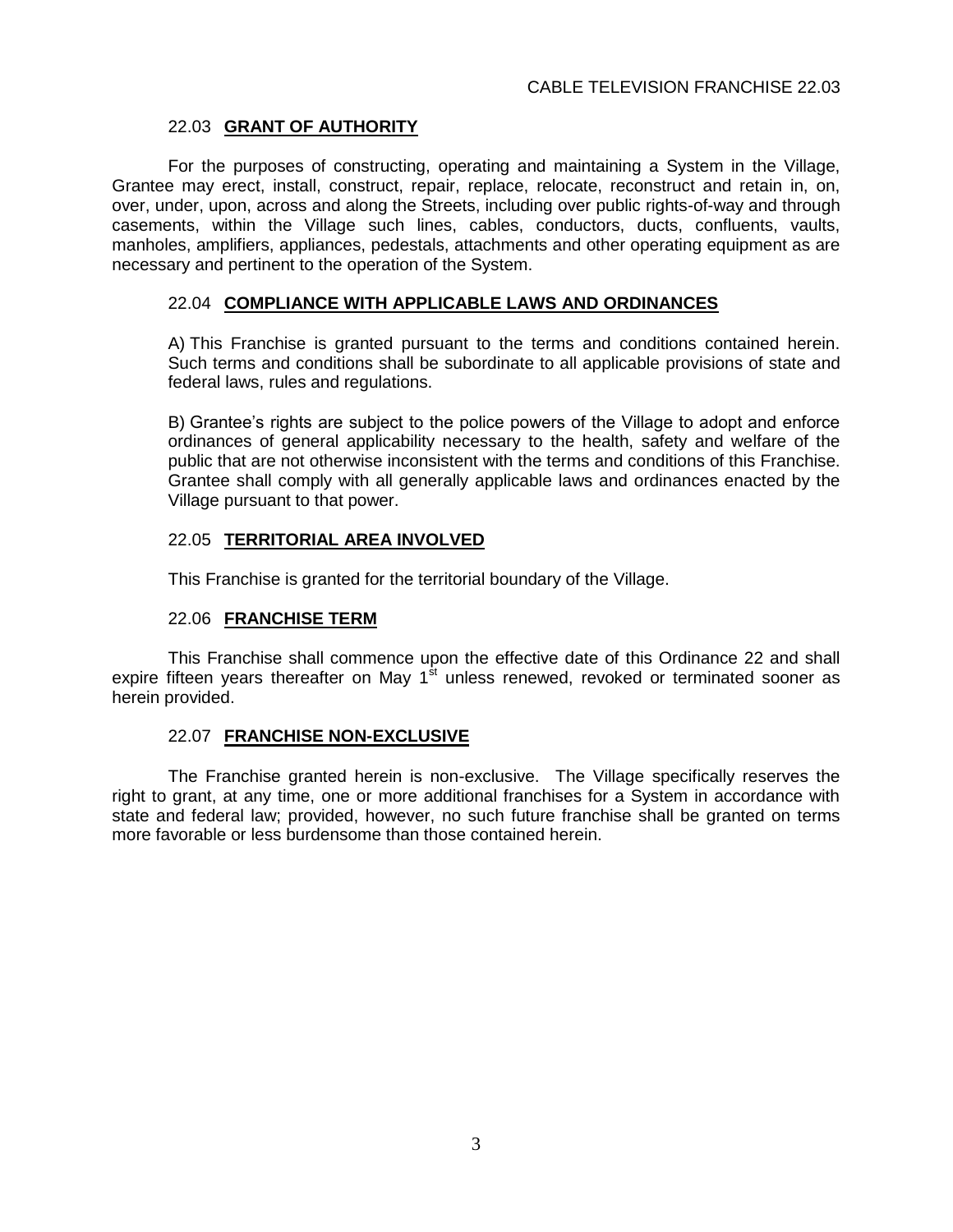#### 22.08 **WRITTEN NOTICE**

All notices or demands required to be given under this Franchise shall be deemed to be given when delivered personally to the persons designated below or upon the date actually received as evidenced by registered or certified mail receipt addressed as follows:

| If to the Village: | Ms. Lori Bruckner, Village Clerk<br>Village of Valders<br><b>PO Box 459</b><br>Valders, WI 54245                        |
|--------------------|-------------------------------------------------------------------------------------------------------------------------|
| If to Grantee:     | Jack Herbert, Division President<br>Time Warner Cable<br>1001 W Kennedy Ave.<br>P.O. Box 145<br>Kimberly, WI 54136-0145 |
|                    | Gary Matz, Vice President and General Counsel<br>Time Warner Cable<br>290 Harbor Drive<br>Stamford, CT 06902-6732       |

Such addresses may be changed by either party upon notice to the other party given as provided in this Section.

# 22.09 **REPAIR OF STREETS AND PROPERTY**

Any and all Streets or Public Property or private property which are disturbed or damaged by the Grantee during the construction, repair, replacement, relocation, operation, maintenance or reconstruction of the System shall be promptly repaired by Grantee to a condition as good as that prevailing prior to Grantee's work.

# 22.10 **CONSTRUCTION AND USE OF FACILITIES**

A) Subject to the Village's generally applicable permitting procedures, the Grantee shall have the right to erect and maintain its own poles at locations as it may find necessary for the proper construction and maintenance of the Cable Television System. Approval shall be procured by the Grantee from the proper Village department providing for the erection of these poles. The Village agrees that such prior approval shall be granted on a timely basis and will not be unreasonably withheld.

B) The Grantee's transmission and distribution system poles, wires, appurtenances, shall be located, erected, and maintained, so as not to endanger or interfere with the lives of persons or to interfere with any improvements the Village may deem proper to make or to unnecessarily hinder or obstruct the free use of the streets, alleys, bridges, sidewalks, or other public property. Removal or relocation of poles or equipment when necessary to avoid such interference shall be at the Grantee's expense. However, if any user of the street or right of way is compensated for such removal or relocation, Grantee shall be similarly compensated.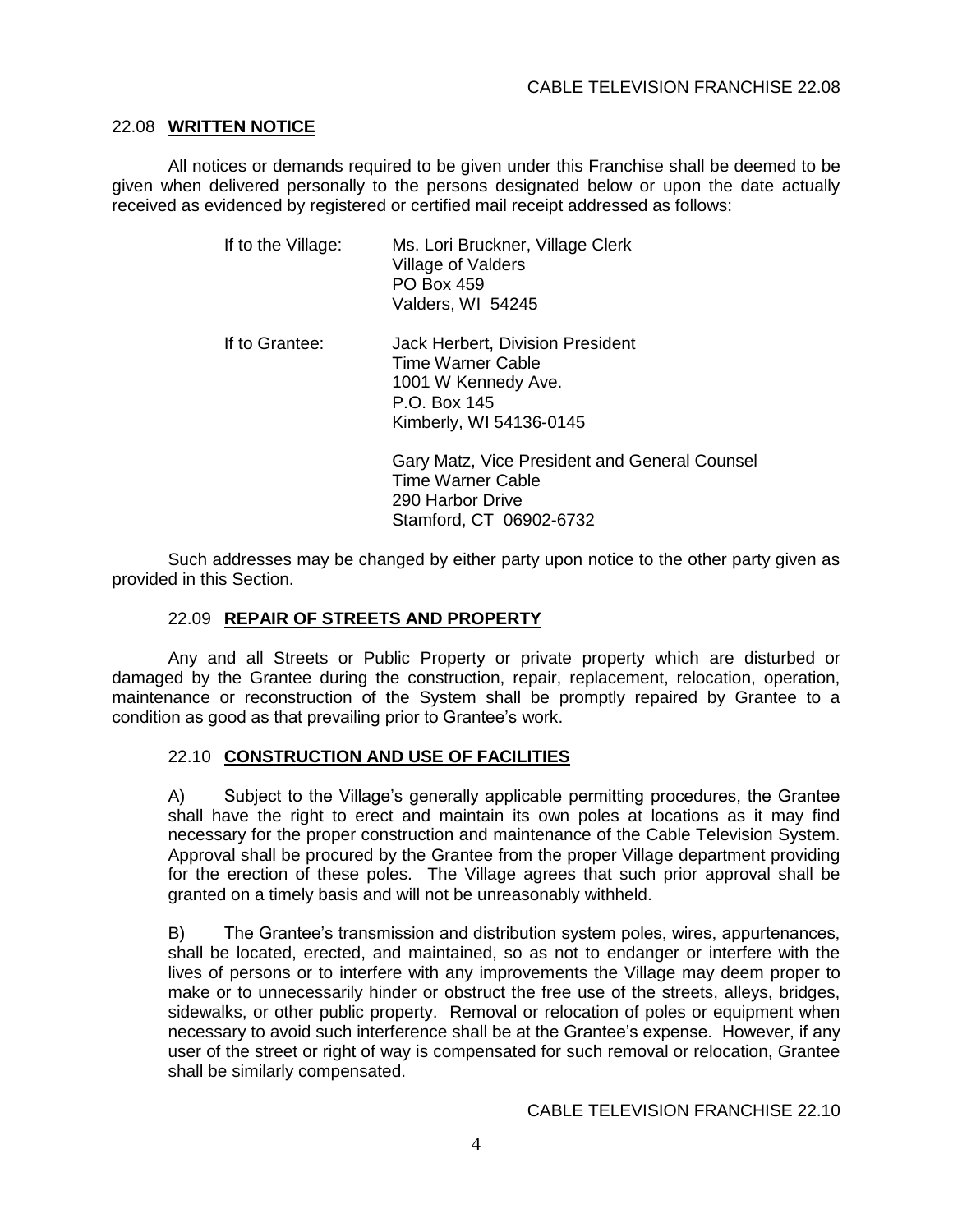C) Construction and maintenance of the System shall be performed in an orderly and workmanlike manner. Grantee shall at all times comply with the National Electrical Safety Code and such applicable ordinances and regulations of the Village affecting electrical and structural installations which may be presently in effect. The Village acknowledges that as of the effective date of this Franchise, Grantee's existing cables, wires, and other like facilities are in compliance with this provision.

D) The Cable System shall be installed in accordance with good engineering practice, so as not to unreasonably interfere with the right of the public or individual property owner and shall not interfere unduly with the travel and use of public places by the public during the construction, repair, or removal thereof, and shall not unduly obstruct or impede traffic. For all new residential and commercial structures in which undergrounding is required by the Village, the builder, subdivider, or developer of such structure, at his sole cost and expense shall provide, in accordance with Grantee's current specifications, all conduits, trenches to buildings point of entry, from the boundary of the development, back fill and restoration of the trench area.

E) The Grantee shall maintain its System so that poles and other structures of public utilities which are available shall be used to the extent practicable and subject to Grantee's ability to obtain such use on reasonable terms and conditions. Before placing or setting new poles, the Grantee shall file any requested notice of such intention with the Village.

F) Whenever by reason of the construction, repair, maintenance, relocation, widening, raising, lowering of the grade, or vacation of any street by the Village for rehabilitating any section of the Village, it shall be deemed necessary by the Village for the Grantee to move, relocate, change, alter or modify any of its facilities or structures, such change, relocation, alteration or modification shall be made by the Grantee, upon reasonable notice by the Village. If there is any compensation to the utilities or other users of the right of way, then the Grantee shall be similarly compensated. In the event the Grantee, after such notice, fails or refuses to commence, pursue or complete such relocation work within a reasonable time, the Village shall have the authority, but not the obligation, to remove or abate such structures of facilities and to require the Grantee to pay to the Village the reasonable cost of such relocation, alteration, or modification. If the Grantee fails to complete in a timely manner, any relocation requested by the Village and the Village incurs any costs resulting from such delay, the Grantee shall be liable to the Village for such costs except in case of an emergency. The Grantee shall be given not less than fourteen business days advance notice to arrange for such relocation.

G) The Grantee shall, upon request of any person holding building moving permit or permit to move oversize loads issued by the Village, temporarily raise or lower its wires to permit the moving of buildings or oversize loads. The expense of such temporary removal or raising or lowering of the wires shall be paid by the person requesting the same and Grantee shall have the authority to require such payment in advance. The Grantee shall be given not less than fourteen business days advance notice to arrange for such temporary changes.

H) The Grantee shall have the authority to trim trees upon and overhanging the streets of the Village as to prevent the branches of such trees from coming in contact with the Grantee's wires and cables.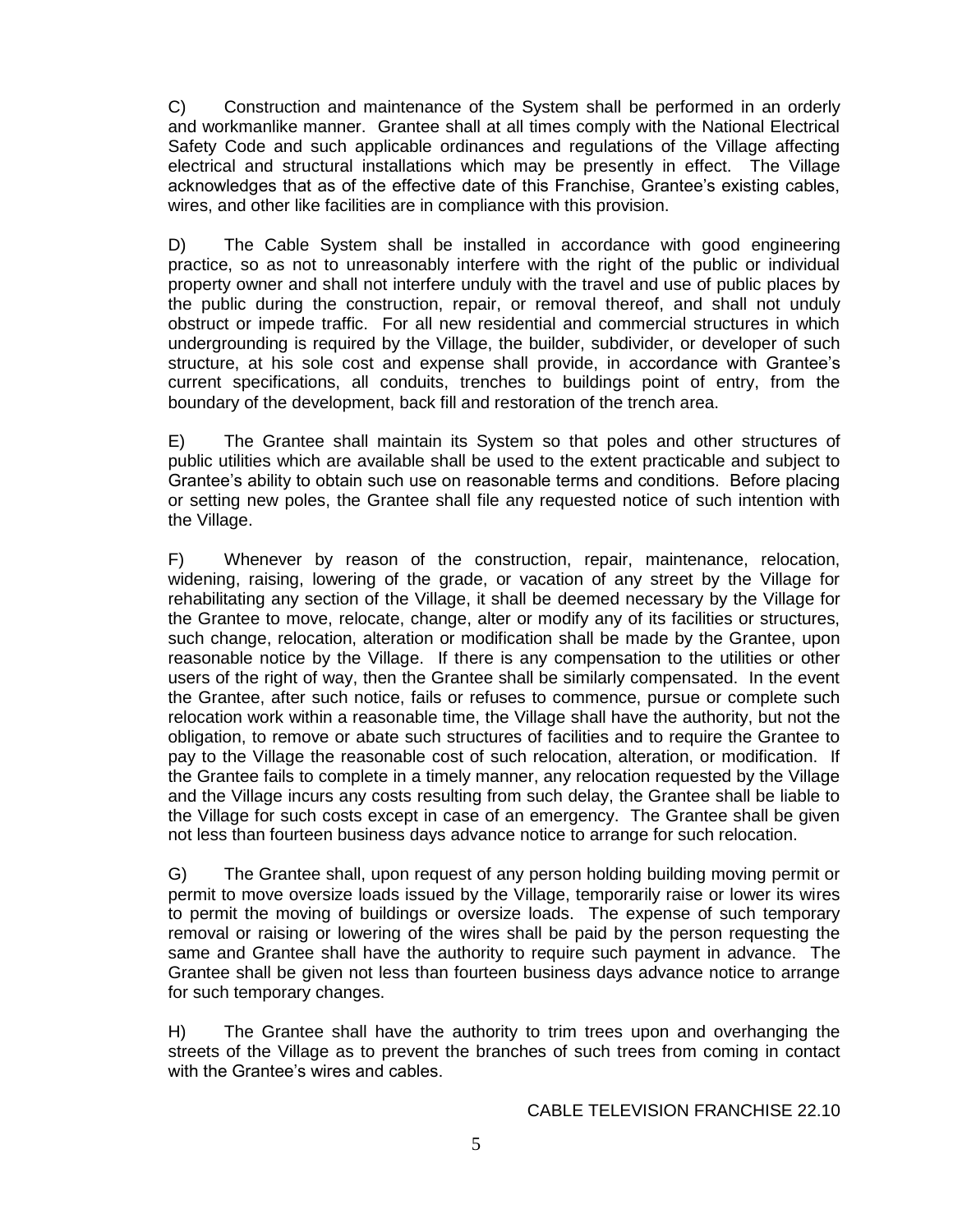I) All work undertaken in connection with the construction, reconstruction, maintenance, operation or repair of the Grantee's System shall be subject to and governed by all State and Federal laws, rules and regulations including those of the FCC and any other federal agency having jurisdiction.

# 22.11 **LEGAL OBLIGATIONS**

A) The Grantee shall, at its sole cost and expense, indemnify, defend and hold harmless the Village, its officers, boards, commissions, agents and employees, against and from any and all claims, demands, causes of actions, suits, proceedings, damages, liabilities and judgments of every kind arising out of or due to the Grantee's construction or operation of the System in the Village, including but not limited to damages for injury or death or damages to property, real or personal, and against all liabilities to others and against all loss, cost and expense, resulting or arising out of any of the same. However, Grantee shall not be required to hold harmless and indemnify the Village for any claims arising out of the negligence of the Village, its officers, boards, and commissions, Boards, elected officials, agents or employees. The Village shall indemnify and hold harmless Grantee from any damage or claims resulting from any acts of the Village, its officers, boards, commissions, elected officials, agents or employees, including but not limited to any acts committed by the Village in connection with its use of the System and work performed by the Village on, or adjacent to, the Cable System.

B) The Grantee shall, at the sole risk and expense of the Grantee, upon demand of the Village, appear in and defend any and all suits, actions, or other legal proceedings, whether judicial, quasi-judicial, administrative, or otherwise brought or instituted or had by third persons or duly constituted authorities, against or affecting the Village, its officers, boards, commission, agents, or employees, arising out of or due to the Grantee's construction or operation of the System in the Village.

C) The Grantee shall pay and satisfy and shall cause to be paid and satisfied any judgment, decree, order, directive, or demand, rendered made or issued, against the Grantee, the Village, its officers, boards, commissions, agents or employees, for the foregoing; and such indemnity shall exist and continue without reference to or limitation by the amount of any bond, certificate of insurance, deposit, undertaking or other assurance required hereunder or otherwise.

D) In order for the Village to assert its rights to be indemnified, defend and held harmless, the Village must:

- 1) Promptly notify Grantee of any claim or legal proceeding which gives rise to such right;
- 2) Afford Grantee the opportunity to participate in and fully control any compromise, settlement, resolution or disposition of such claim or proceeding; and
- 3) Fully cooperate in the defense of such claim and make available to Grantee all such information under its control relating thereto.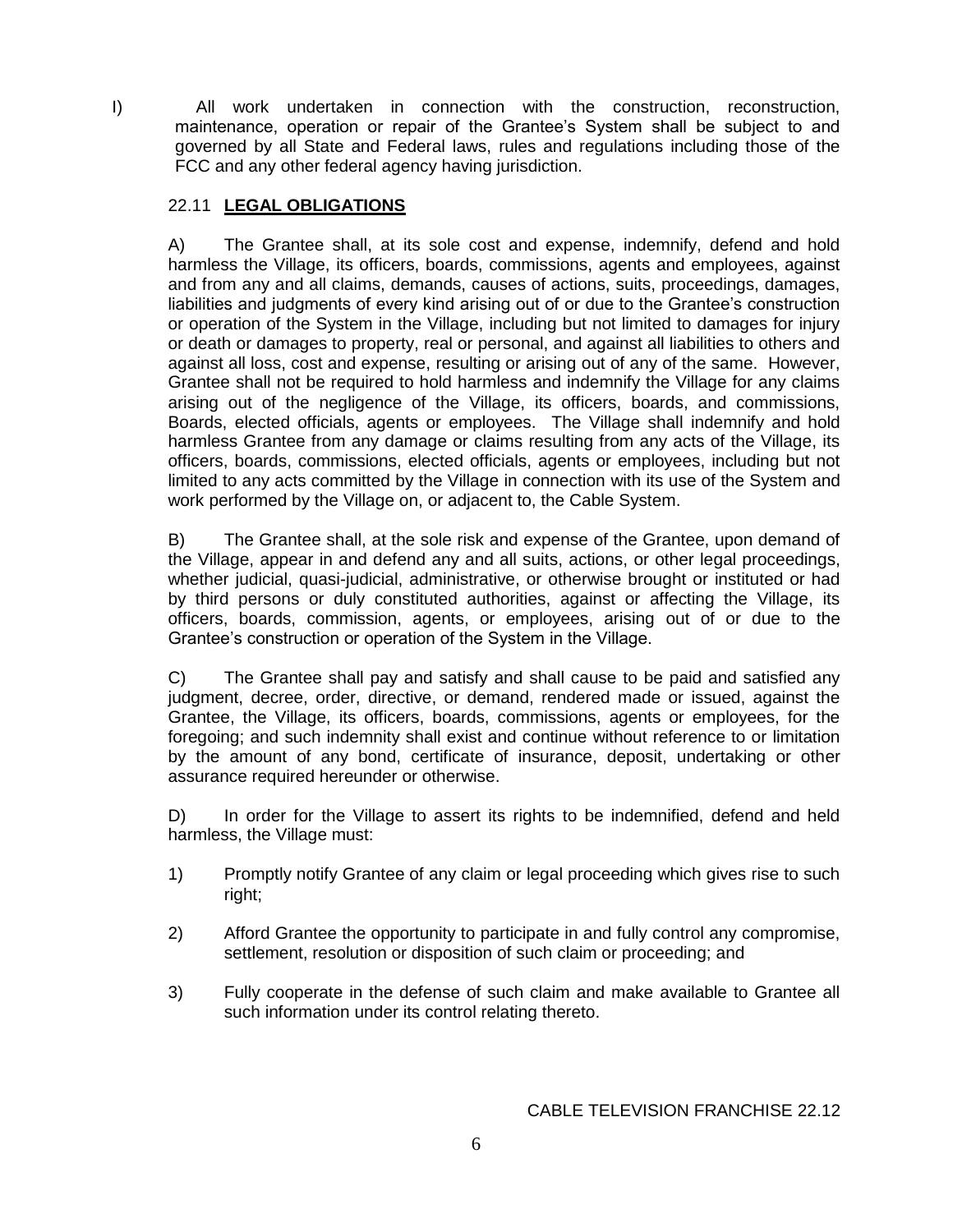# 22.12 **CUSTOMER SERVICE STANDARDS**

Grantee will comply with the customer service standards of the FCC including without limitation those related to notifications to subscribers, office hours and availability, installations, outages, service calls, billing, refunds, and credits as they may be amended from time to time.

# 22.13 **PRIVACY**

A Grantee shall, at all times, comply with applicable state and federal laws regarding customer privacy.

### 22.14 **LIABILITY INSURANCE**

A) Grantee shall maintain, throughout the term of this Franchise, liability insurance insuring the Village and the Grantee with regard to all damages mentioned in Section XI above in the following minimum amounts:

1) One Million Dollars (\$1,000,000) for bodily injury or death to any one person;

2) One Million Dollars (\$1,000,000) for bodily injury or death resulting from any one accident; and

3) One Million Dollars (\$1,000,000) for all other types of liability.

B) Upon request of the Village, Grantee shall furnish to the Village a certificate of insurance evidencing that an insurance policy has been obtained and is in full force and effect.

#### 22.15 **PERFORMANCE STANDARDS**

A) The Grantee shall construct, operate and maintain its System according to the specifications of the FCC.

B) The Grantee shall at all times employ a reasonable standard of care to prevent failures or accidents which are likely to cause damages, injuries or nuisances to the public.

C) Subject to the requirements of the FCC, the Grantee shall provide a parental control device capability upon request to any subscriber.

# 22.16 **TRANSFER OR ASSIGNMENT OF FRANCHISE**

The rights granted herein shall not be transferred or assigned by the Grantee without written notice to the Village. Notwithstanding the foregoing, no notice shall be required for any transfer or assignment of the franchise to any entity controlling, controlled by or under the same common control as the Grantee.

# 22.17 **FRANCHISE RENEWAL**

This Franchise shall be renewed in accordance with applicable state and federal law. CABLE TELEVISION FRANCHISE 22.18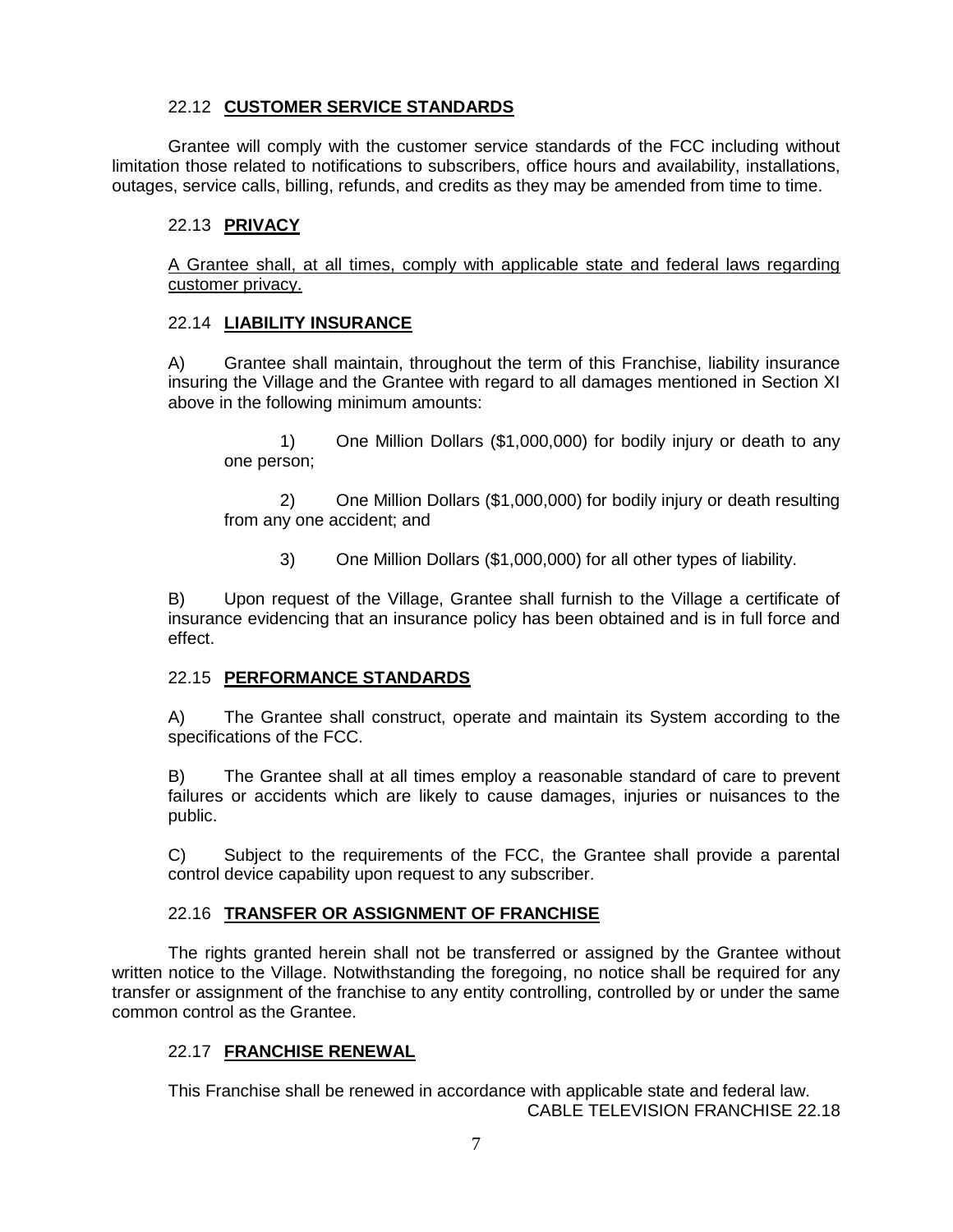# 22.18 **VILLAGE'S RIGHT TO REVOKE**

In addition to all other rights which Village has pursuant to law or equity, the Village reserves the right to revoke, terminate or cancel this Franchise and all rights and privileges pertaining thereto in the event that:

- A) Grantee violates any material provision of this Franchise; or
- B) Grantee practices any fraud upon the Village; or
- C) Grantee becomes insolvent, unable or unwilling to pay its debts, or is adjudged bankrupt or a receiver is appointed to it.

### 22.19 **REVOCATION PROCEDURES**

A) The Village shall notify the Grantee of its intention to revoke, terminate or cancel this Franchise. The written notice shall describe in reasonable detail the specific violation so as to afford Grantee an opportunity to remedy the violation.

B) Grantee shall have ninety (90) days subsequent to receipt of the notice in which to correct the violation before the Village may formally revoke, terminate or cancel this Franchise. Grantee may, within thirty (30) days of receipt of the notice, notify the Village that there is a dispute as to whether a violation has, in fact, occurred. Such notice by Grantee to the Village shall stay the ninety (90) day period described above.

C) Upon receipt of the Grantee's notification of a dispute as to whether a violation has, in fact, occurred pursuant to paragraph (B) above, the Village shall hear Grantee's dispute and shall determine whether a default or violation by Grantee has occurred. In the event the Village shall determine that a default or violation has occurred, the Village shall supplement the decision with written findings of fact.

D) If after hearing the dispute, Grantee has been found to be in default, Grantee shall then have ninety (90) days (or such longer period of time as may be reasonably necessary) from such a determination to remedy the violation or failure. At any time after that ninety (90) day period the Village may by formal action at a public hearing affording reasonable notice and opportunity for Grantee to be heard, revoke, terminate or cancel this Franchise if Grantee fails to cure such default.

E) Any such final decision of the Village may be appealed to any court of competent jurisdiction, which filing shall stay any such revocation, termination or cancellation of this Franchise.

# 22.20 **REMOVAL UPON REVOCATION**

Upon the final revocation, termination or cancellation of this Franchise as herein provided, Grantee shall, upon request of the Village, remove all of its attachments and wires from poles used as authorized herein.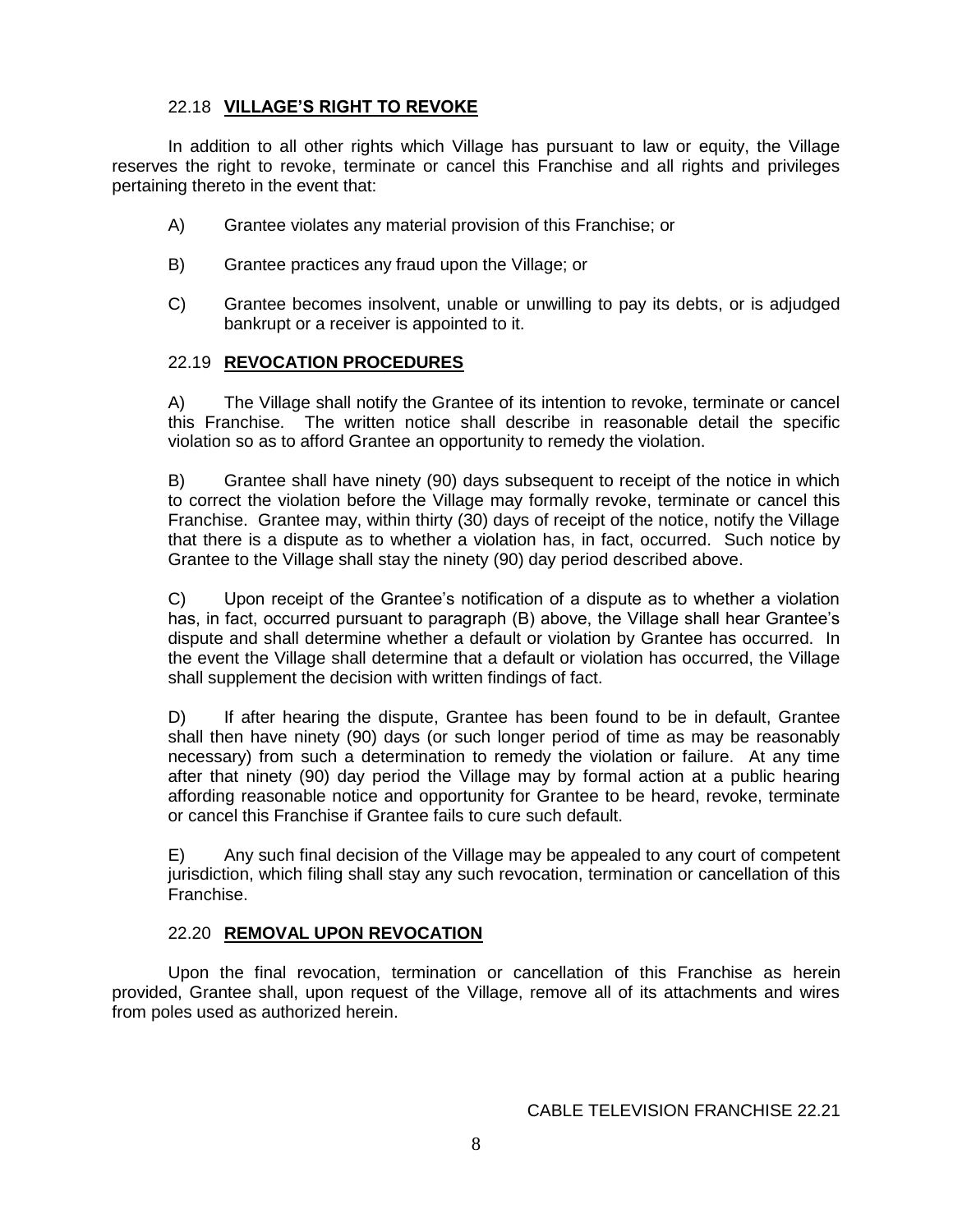# 22.21 **FORCE MAJEURE**

If by reason of a Force Majeure any party is unable in whole or in part to carry out is obligations hereunder, that party shall not be deemed to be in violation or default during the continuance of such inability.

# 22.22 **SERVICE AREA**

A) Residents in those areas with an average density of at least thirty-five (35) homes per aerial mile or thirty-five (35) homes per underground mile, as measured from the nearest point of usable trunk, shall be provided service upon payment of the standard installation charge and applicable monthly fees; except that installations requiring aerial drops in excess of one hundred and twenty five (125) feet or underground installations shall be considered a non-standard installation to be charged to the subscriber.

B) Service to homes not meeting those density requirements of paragraph (A) above may be provided on the basis of financial viability.

C) Grantee is not required to extend its system or construct plant within private rights-of-way for which Grantee is unable to secure easements or other rights of access on reasonable terms and conditions.

# 22.23 **UNAUTHORIZED CONNECTIONS OR MODIFICATIONS**

A) It shall be unlawful for any Person, without the expressed consent of the Grantee to make any connection, extension, or division whether physically, acoustically, inductively, electronically or otherwise with or to any segment of the System for any purpose whatsoever without the expressed consent of the grantee and proper payment for all services received.

B) It shall be unlawful for any Person to willfully interfere, tamper, remove, obstruct or damage any part, segment or content of the System for any purpose whatsoever.

C) It shall be unlawful for any Person to construct, operate or maintain a System without having first applied for and received a franchise from the Village.

D) Any Person convicted of a violation of this Section shall be subject to all federal, state and local penalty provisions which penalty provision are incorporated herein by reference.

# 22.24 **LANDLORD/TENANT RELATIONS**

A) Interference with cable service prohibited. Neither the owner of any multiple unit residential dwelling nor his agent or representative shall interfere with the right of any tenant or lawful resident thereof to receive cable communication service, cable installation or maintenance from a cable communication Grantee regulated by and lawfully operating under a valid and existing franchise issued by the Village.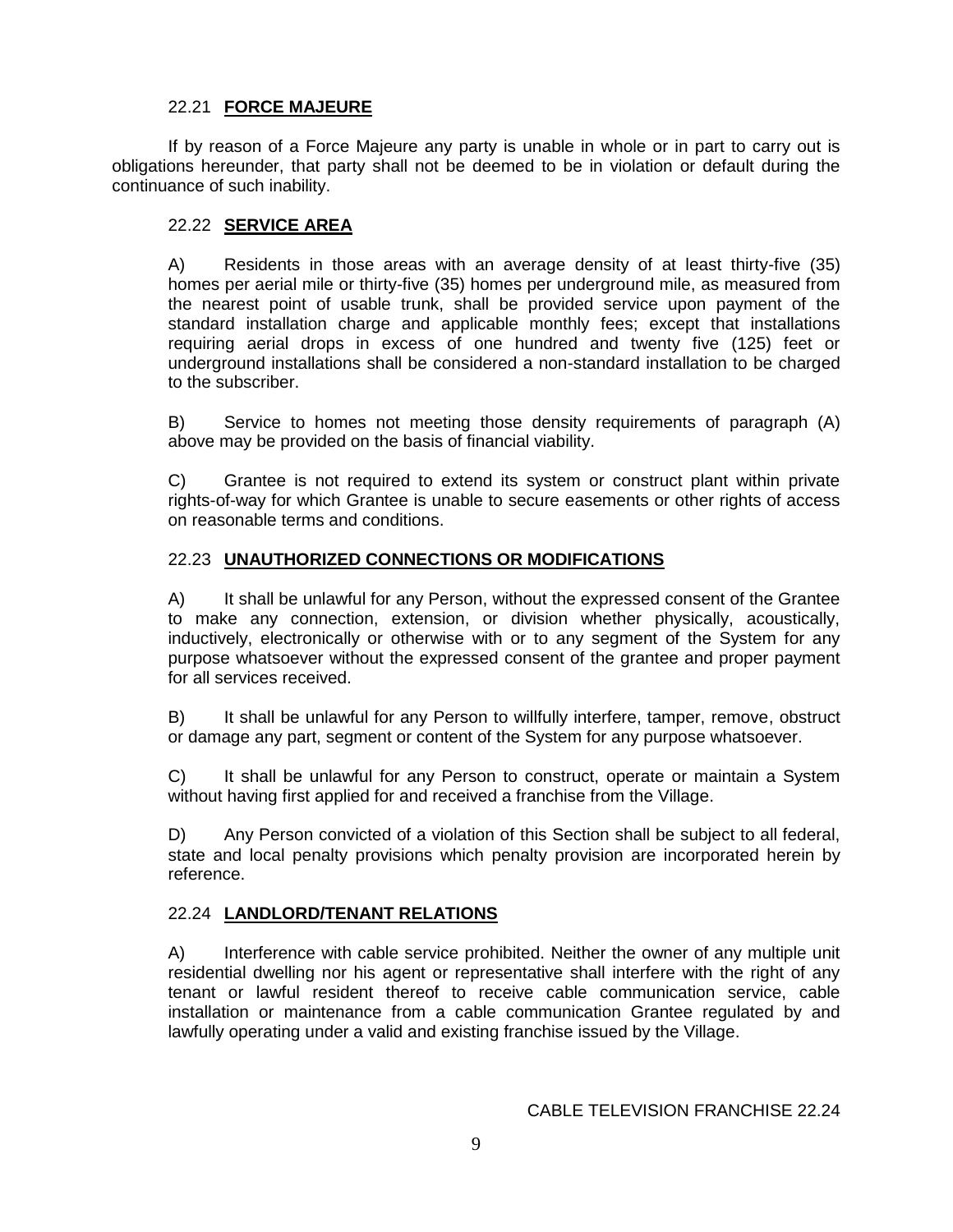B) Gratuities and payments to permit service prohibited. Neither the owner of any multiple unit residential dwelling nor his agent or representative shall ask, demand or receive any payment, service or gratuity in any form as a condition for permitting or cooperating with the installation of a cable communication service to the dwelling unit occupied by a tenant or resident requesting service.

C) Penalties and charges to tenants for service prohibited. Neither the owner or any multiple unit residential dwelling nor his agent or representative shall penalize, charge or surcharge a tenant or resident or forfeit or threaten to forfeit any right of such tenant or resident, or discriminate in any way against such tenant or resident who requests or receives cable communication service from a

Grantee operating under a valid and existing cable communication franchise issued by the Village.

D) Reselling service prohibited. No person shall resell, without the expressed, written consent of the Grantee, any cable service, program or signal transmitted by a cable communication Grantee under a franchise issued by the Village.

E) Protection of property permitted. Nothing in this chapter shall prohibit a person from requiring that cable communication system facilities conform to laws and regulations and reasonable conditions necessary to protect safety, functioning, appearance and value of premises or the convenience and safety of persons or property.

F) Risks assumed by Grantee. Nothing in this chapter shall prohibit a person from requiring a Grantee from agreeing to indemnify the owner, or his agents or representatives for damages or from liability for damages caused by the installation, operation, maintenance or removal of cable communication facilities.

# 22.25 **FRANCHISE FEE PAYMENTS**

Franchise Fee will be 5% of Gross Revenues. The Franchise fee shall be paid on a semi-annual basis according to the following schedule: revenues for January through June shall be reflected in the August 15<sup>th</sup> payment; revenues for July through December shall be reflected in the Feb. 15th payment. The Village shall have the right, consistent with the provision of this ordinance, to inspect the Grantee's cable revenue records for the Village, the right to audit for a 3-year period following submission of any franchise fee payment and to recompute any amounts determined to be payable under this ordinance. The Franchise Fee shall be deemed to reimburse the Village for the rights granted herein and for all costs of regulation and administration of the Franchise.

#### 22.26 **SERVICE TO PUBLIC BUILDINGS**

Grantee shall provide, without installation charge and without a monthly fee, one outlet of Basic and Standard Service to governmental and educational buildings detailed in Exhibit A of the ordinance passed by the system as long as no line exceeds 125 aerial feet. Grantee shall be permitted to recover, from any public building owner entitled to free service, the direct cost of installing more than one outlet, or the cost of concealed wiring, or any installations requiring more than one hundred twenty-five (125) aerial feet of drop cable.

CABLE TELEVISION FRANCHISE 22.27